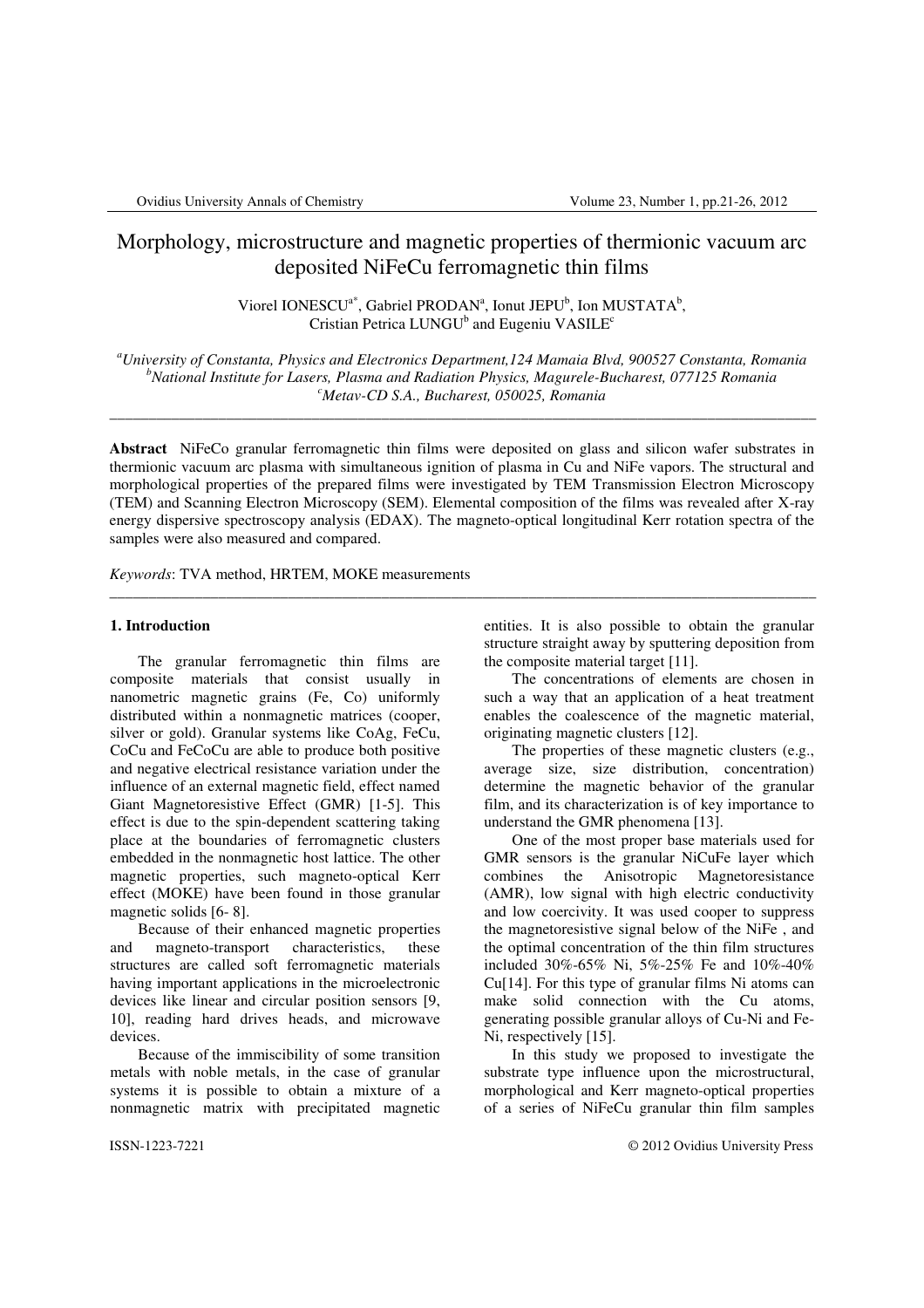deposited by termionic vacuum arc (TVA) technique; this method proved to be very successful for the deposition of nanostructured granular films, unstressed, continuous and smooth [17], the metalinsulator granular films showing the presence of magneto-optical Kerr effect [18].

### **2. Experimental**

This method allows, as can be seen in **Fig. 1**, the simultaneous deposition of granular films with different NiFe - Cu concentrations and different size of the magnetic clusters, giving rise to the possibility of a detailed examination of microstructural and morphological correlations concerning MOKE phenomena.



**Fig.1**. The experimental set-up for the NiFeCu thin film deposition.

The anodes were a graphite crucible filled with a high purity NiFe alloy formed by 80 at. % Ni and 20 at. % Fe and another crucible filled with 99, 99% purity metal flakes of Cu. The deposition substrates were BK7 optical glass and silicon (111) disks.

The emitted electrons beams provided by the TVA guns are accelerated by high anodic voltages (1-6kV), being focused by two Wehnelt cylinders.

The tungsten filament of the NiFe cathode was heated by an a.c. current of 51A, and the heating current of the Cu cathode was 49A.

The applied d.c. voltage for the bright discharge in NiFe vapors was 590-630 V, the intensity of arc current being 1.3-1.5 A. In the case of the discharge ignited in Sn vapours, the d.c. voltage was about 700-740V and the d.c. current intensity between 0.50.6A. The pressure inside the deposition chamber was maintained at a value of about  $6.6 \times 10^{-6}$  Torr.

The deposition rate  $r_d$  and film thickness *d* were measured and controlled *in situ* using a FTM7 quartz microbalance. The thickness of the obtained samples was of about 200 nm.

The samples investigated, named  $P_1$ ,  $P_2$  and  $P_3$ , were deposited on silicon substrate  $(P_1$  and  $P_3)$  and a glass substrate  $(P_2)$ . The samples, ordered in a decreasing NiFe relative content, were positioned at the following distances from the NiFe/Cu anodes, respectively: 28 cm/34 cm –  $P_1$ , 30 cm/32 cm –  $P_2$ and 32 cm/30 cm –  $P_3$ .

Transmission Electron Microscopy (TEM) analysis were carried out by a Philips CM120ST microscope operating at 100 kV with  $Cs = 1,2mm$ and  $\approx$  2 Å resolution.

The SEM measurements were carried out using a FEI- Philips Quanta Inspect F streak

scanning electron microscope equipped with secondary electron detector(ETD), with 1.2nm resolution in a 30kV secondary electron image.

The compositional analysis of the film was accomplished using an energy dispersive x-ray spectroscopy (EDAX) microanalysis detector attached to the SEM, with resolution of 132 eV at Mn Kα.

The magneto-optical Kerr effect (MOKE) is a powerful tool for studying changes in the surface magnetization of granular ferromagnetic films, at depths in the film up to 20nm.

The magnetic properties of the NiFeCu films were investigated via longitudinal Magneto-Optic Kerr Effect (MOKE), using p-polarized, 633 nm He–Ne laser light (10 mW power) as an incident light. The incident beam was modulated with an electro-opticmodulator. The magnetic field was applied parallel to the films and lays in the incidence plane of He– Ne laser.

#### **3. Results and Discussions**

From bright field(BF) - TEM images presented in **Fig. 2** we can see the presence of some nanometrical conglomerates(dark areas), which could be asociated with feromagnetical elements Fe and Ni, fixed in a lighter nonmagnetic matrice of Cu.

The size distributions of the crystallites, obtained from the diameter measurements of a few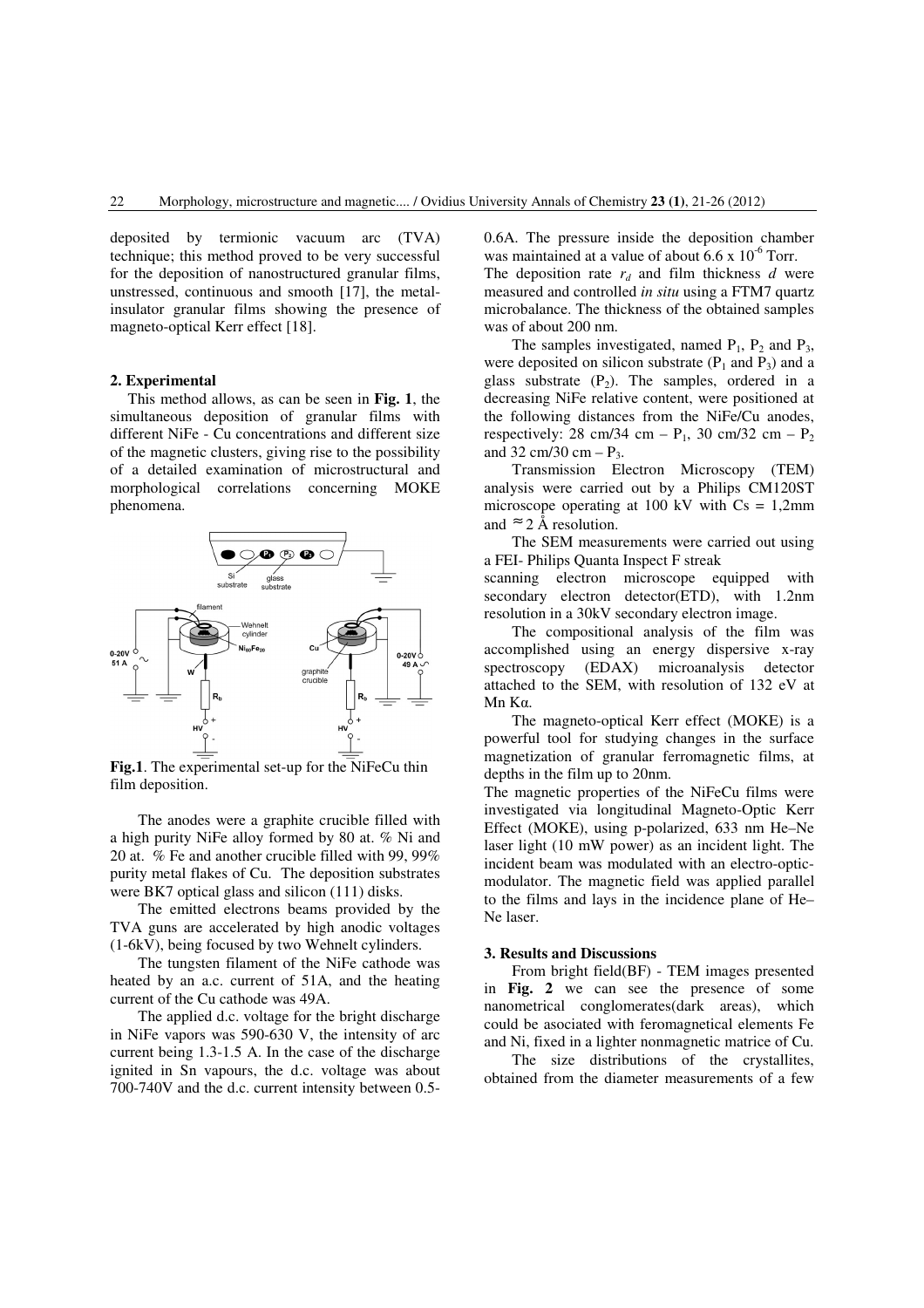dozen grains highlighted in fig. 2 are plotted in **Fig.3**.

The distribution of grain sizes, as measured from TEM images, was fitted to the lognormal curve. The mean grain size,  $D_m$ , was found to be approximately 7 nm in the case of the sample  $P_1$  and 5 nm for sample P2.



**Fig.2.** BF-TEM images of :  $a$ ) $P_1$  sample, on silicon substrate; b)  $P_2$  sample, on glass substrate.



**Fig.3.** Grain size distribution of NiFeCu granular film: (a)  $P_1$  sample, (b)  $P_2$  sample.

High resolution transmission electron microscopy (HRTEM) images of NiFeCu samples are shown in **Fig. 4.** Electron diffraction patterns evidence a nice structure with well-arranged atomic planes located on different areas (darker and lighter) of the sample, with different inter-planar distance (see fig.4.b), suggesting the presence of minimum two different crystalline species in the probes investigated.



**Fig.4.** HRTEM images of: a)  $P_1$  sample and b)  $P_2$ sample.

The well-defined diffraction rings from selected area electron diffraction (SAED) patterns (see **Fig. 5**) indicate also the polycrystalline state of the thin film investigated. Almost all interplanar distances corresponding to diffraction rings shown in those patterns fits well with the diffraction planes distances for the fcc phase of Cu, just the first ring being associated with fcc crystalline phase of Fe; because Ni and Cu have a very similar crystallographic structure and those metals can form a solid solution, no nickel diffraction rings could be established in SAED patterns.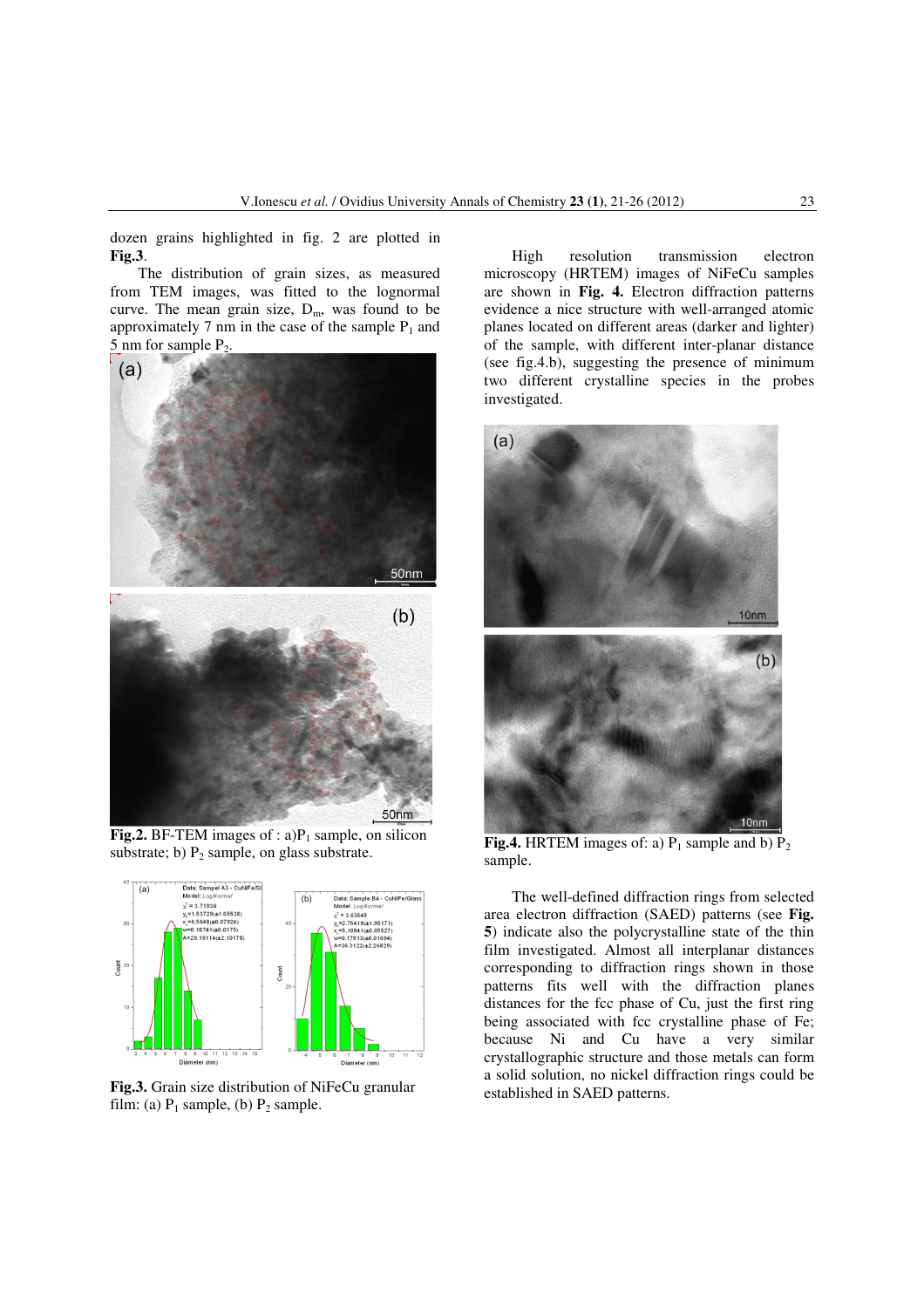

**Fig.4.** SAED patters of NiFeCu thin film samples: a)  $P_1$  and b)  $P_2$ 

Cross-sectional SEM analysis was used to establish the quality of the deposition and the thickness of the thin film. The sample was examined in cross section by cutting with glasses cutter(diamond) the uncovered surface, and after that the sample was put in the liquid nitrogen, fracture being in this way produced .

In the SEM images at 50.000 x magnitude showed in **Fig. 5.a** and **6.a**, details are observed in the cross – section of the thin film deposition on the substrate (with horizontally band light on the image); both samples presented an compact, crackfree surface morphology close to film fracture. The measured thickness was 158.3 nm for  $P_1$  sample and 157.5 nm for  $P_2$  sample.

The morphological surface SEM images from **Fig. 5.b** and **6.b.** showed a fairly compact, dense and smooth surface of NiFeCu films, with uniform distribution of grain size(under 100nm) over total coverage of the substrates.



**Fig. 5**.a) Cross-sectional and b) morphological surface secondary electron SEM images of  $P_1$ sample



**Fig. 6.** a) Cross-sectional and b) morphological surface secondary electron SEM images of  $P_2$ sample

The X-ray energy dispersive spectroscopy analysis of  $P_1$  sample (**Fig. 7**) revealed the presence of the main elements Cu, Ni and Fe, in the crosssection of the film. The Si element in the EDAX spectrum comes from the substrate on which the deposition was made, the contamination species C and Mn being provided by anode crucible. From the maps with density concentration distribution of each element (see also fig.7), we could observe a very compact density distribution for the sample constituent metals, especially for Cu.



**Fig.7.** EDAX spectrum and maps with density concentration distribution for the constituent species of  $P_1$  sample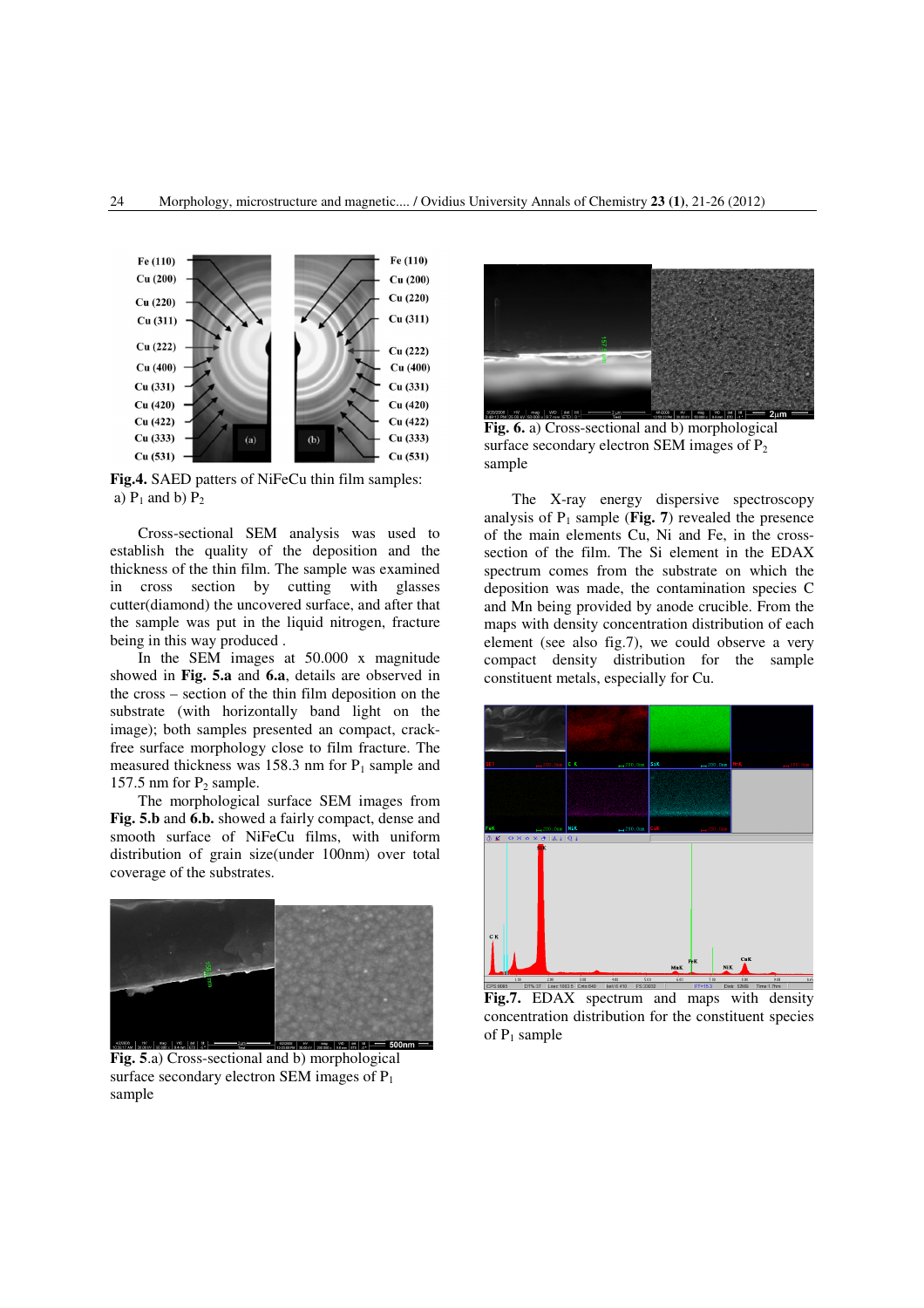

**Fig.8.** MOKE measurements on samples  $P_1$ ,  $P_3$  (a) and  $P_2$  (b) at room temperature.

In **Fig. 8** we present the MOKE hysteresis loops (longitudinal mode) at room temperature for samples  $P_1$ ,  $P_2$  and  $P_3$ . It can be observed that the saturation magnetization for sample  $P_1$  and  $P_3$  (of about 1.5 mdeg) is about two times higher than that of the  $P_2$ sample; the coercivities resulting from MOKE measurements are 1.75mT and 1.9mT for  $P_1$  and  $P_3$ sample, respectively; in the case of  $P_2$  sample, it was observed a very small coercitivity of 0.1mT, this probe entering first in saturation and containing the feromagnetical (NiFe) particles with the largest diameter.

## **4. Conclusions**

The granular ferromagnetic NiFeCu films with thickness of 157-158 nm were successfully deposited onto glass and silicon substrates using the TVA method.

Microstructural BF-TEM investigations showed the nanocrystalline state of the films, cross-section investigations revealing the presence of some conglomerates with 5 nm and 7nm in diameter, for sample on glass and silicon substrate, respectively.

HRTEM and SAED analysis indicated the existence of different crystalline species in the samples, the cubic crystallographic structure of Cu and Fe being established this way.

The morphological SEM images suggested that both samples investigated had a compact and fine grained morphology at the surface, with grain diameters under 100 nm. EDAX spectrum indicated the presence of main elements: Cu, Ni, Fe in the film, with a compact density distribution.

Sample deposited on glass substrate presented after MOKE measurements the lowest coercitivity, but the saturation magnetization was two times smaller than in the case of the sample on silicon substrate, this property indicating lower magnetic properties of the sample on glass substrate.

## **5. References**

\* E-mail address: ionescu.vio@gmail.com

[1] H. Sang, G. Ni, J.H. Du, N. Xu, S.Y. Zhang, Q. Li and Y.W. Du, Appl.Phys. A **63** 167-170 (1996).

[2] J.O.Xiao, J.S.Jiang and C.L.Chien, Phys. Rev. Lett. **68**, 3749-3752 (1992).

[3] A. E. Berkowitz, J. R. Mitchell, M. J. Carey, A. P. Young, S. Zhang, F. E. Spada, F. T. Parker, A. Hutten, and G. Thomas, Phys. Rev. Lett. **68**, 3745 - 3748 (1992).

[4] J. Vergara and V. Madurga, J. Non-Crystalline Sol. **287**, 385-389 (2001)

[5] S.H. Ge, Y.Y. Lü, Z.Z. Zhang, C.X. Li, T. Xu and J.Z. Zhao, Journal of Magnetism and Magnetic Materials **168**, 35–42 (1997).

[6] W. Yang, Z. S. Jiang, J. H. Cai, Y. W. Du, S. M.

Zhou, L. Y. Chen and R. J. Zhang, Journal of Magnetism and Magnetic Materials **177**, 1289- 1290(1998).

[7] W. M. Zheng, L.Y. Chen and J.H. Chu, Physica Status Solidi B **214,** 463–469 (1999).

[8] P. Vavassori, E. Angeli, D. Bisero, F. Spizzo and F. Ronconi, Appl. Phys. Lett. **79** (14), 2225 – 2227 (2001).